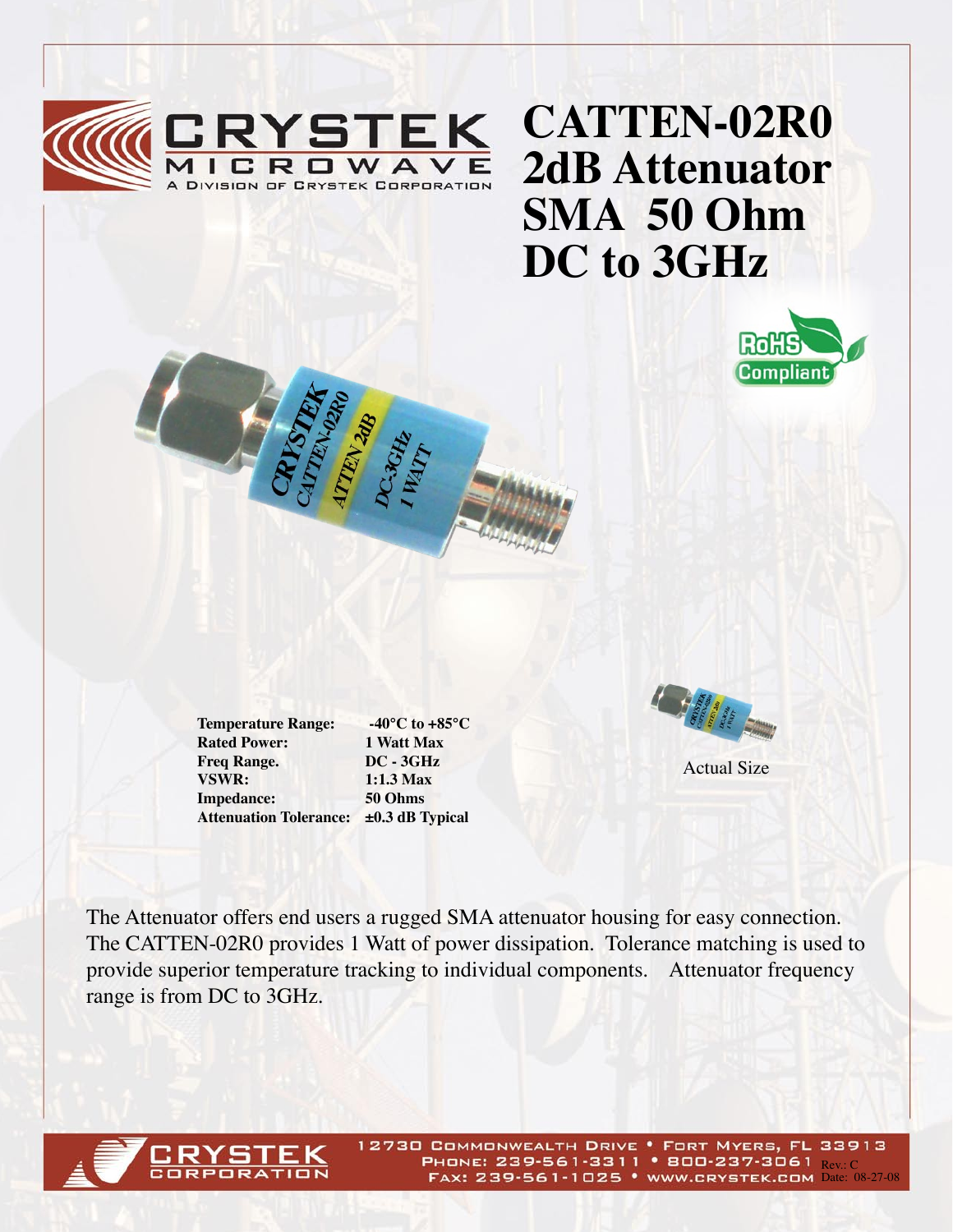

| <b>Part Number</b> | <b>Attenuation</b> | <b>Power</b><br>(Max) |
|--------------------|--------------------|-----------------------|
| CATTEN-01R0        | 1 dB               | 1 Watt                |
| CATTEN-01R5        | 1.5 dB             | 1 Watt                |
| CATTEN-02R0        | 2 dB               | 1 Watt                |
| CATTEN-03R0        | 3 dB               | 1 Watt                |
| CATTEN-04R0        | 4 dB               | 1 Watt                |
| CATTEN-05R0        | 5 dB               | 1 Watt                |
| CATTEN-06R0        | 6 dB               | 1 Watt                |
| CATTEN-07R0        | 7dB                | 1 Watt                |
| CATTEN-08R0        | 8dB                | 1 Watt                |
| CATTEN-09R0        | 9dB                | 1 Watt                |
| CATTEN-0100        | 10dB               | 1 Watt                |
| CATTEN-0150        | 15 dB              | $0.5$ Watt            |
| CATTEN-0200        | 20 dB              | $0.5$ Watt            |



| 2 dB Data      |               | <b>Return Loss</b> |                |
|----------------|---------------|--------------------|----------------|
| Freq.<br>(MHz) | Atten<br>(dB) | Male<br>(dB)       | Female<br>(dB) |
| 0.3            | 1.99          | 56                 | 54             |
| 0.5            | 1.99          | 56                 | 54             |
| 0.8            | 1.99          | 56                 | 54             |
| 1.0            | 1.99          | 56                 | 54             |
| 5.0            | 1.99          | 55                 | 54             |
| 10.0           | 1.99          | 55                 | 54             |
| 20.0           | 2.00          | 54                 | 54             |
| 50.0           | 2.01          | 49                 | 49             |
| 100.0          | 2.03          | 44                 | 43             |
| 200.0          | 2.03          | 39                 | 38             |
| 300.0          | 2.05          | 36                 | 35             |
| 400.0          | 2.07          | 34                 | 33             |
| 500.0          | 2.06          | 32                 | 32             |
| 600.0          | 2.08          | 31                 | 30             |

700.0 2.08 29 29 800.0 2.10 28 28 900.0 2.13 27 27 1000.0 2.12 26 26 1500.0 2.18 23 23 2000.0 2.21 20 20 2500.0 2.20 18 17 3000.0 2.36 17 16

**DC to 3GHz**



| <b>TEST</b>                             | <b>Condition of Test</b>                        | <b>Test Results</b> |              |
|-----------------------------------------|-------------------------------------------------|---------------------|--------------|
|                                         |                                                 | $0.5dB$ to $5dB$    | 6dB to 20dB  |
| Endurance Test at 70°C per EIA 575-3.14 | 1000 hours at 70°C, 1.5 hrs "ON", 0.5 hrs "OFF" | $\pm$ 0.2 dB        | $\pm$ 0.3 dB |
| Overload per EIA 575-3.6                | Short time overload                             | $\pm$ 0.2 dB        | $\pm$ 0.3 dB |
| <b>Thermal Shock</b>                    | per EIA 575-3.5                                 | $\pm$ 0.2 dB        | $\pm$ 0.3 dB |
| <b>Moisture Resistance</b>              | per EIA 575-3.10                                | $\pm$ 0.2 dB        | $\pm$ 0.3 dB |
| High Temperature Exposure               | per EIA 575-3.7                                 | $\pm$ 0.2 dB        | $\pm$ 0.3 dB |
| Low Temperature Exposure                | per EIA 575-3.12                                | $\pm$ 0.2 dB        | $\pm$ 0.3 dB |



12730 COMMONWEALTH DRIVE . FORT MYERS, FL 33913 PHONE: 239-561-3311 • 800-237-3061  $_{\rm Rev.C}$ FAX: 239-561-1025 • WWW.CRYSTEK.COM Date: 08-27-08